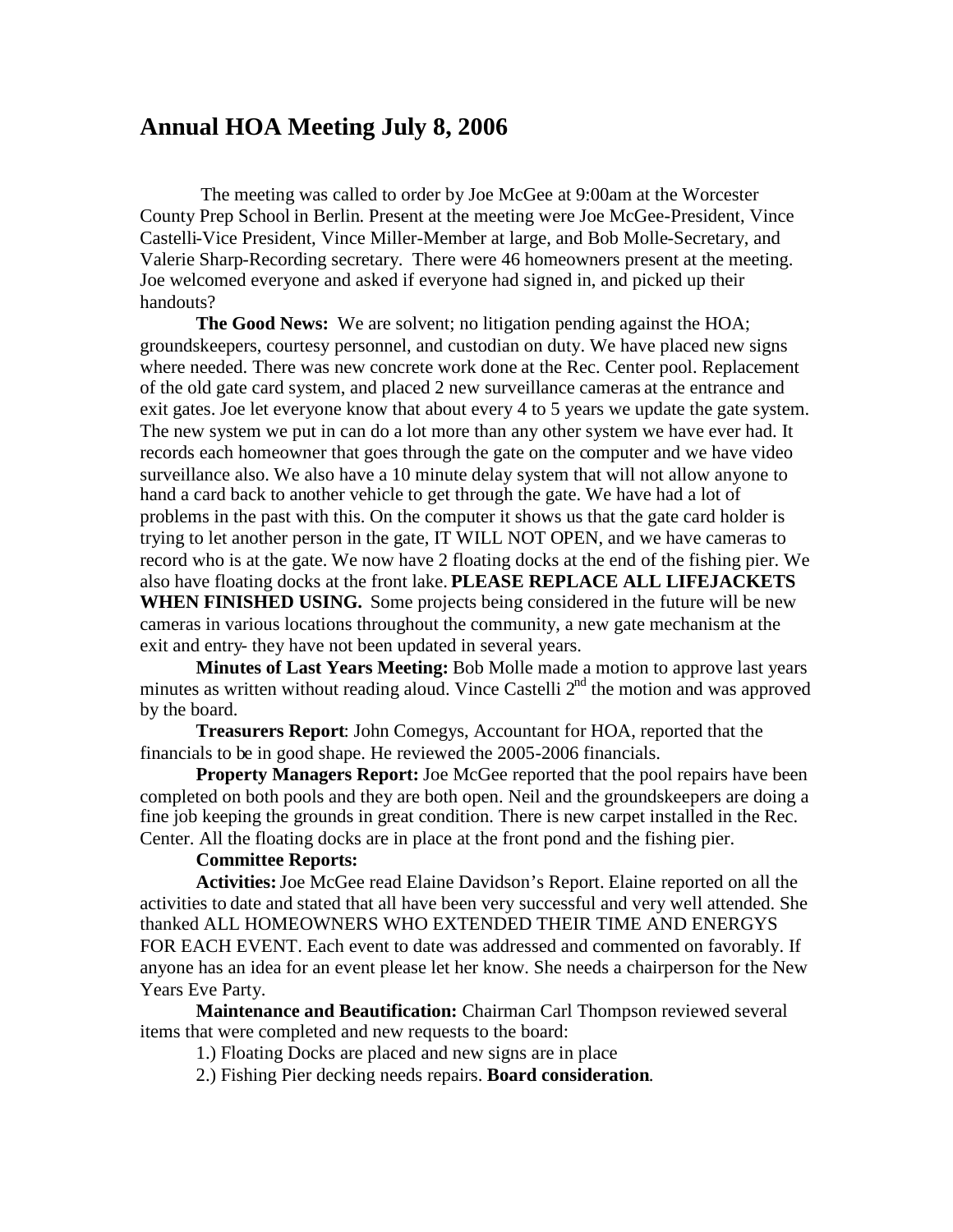3.) Rec. Center fence to be repaired. It was completed on July 6, 2006.

4.) The screening installed last year at the clubhouse is in good shape for the season.

5.) The paint that was dripped on the clubhouse floor needs to be cleaned up. The vanity in there needs to be repaired also.

6.) Clubhouse storage shed needs lighting and new breakers installed.

7.) Steel doors on the pump rooms have been installed.

8.) Outdoor water pipe at the Rec. Center has been repaired.

9.) New plants and mulching was completed on Work day this year. There is a new flower bed at the front pond area.

10.) Parking lots have been swept and lines have been painted.

11.) Sand for Volleyball court and the front pond playground. **Board**

## **Consideration**.

12.) 15 tables repaired at the pools.

13.) Horseshoe pits repaired.

14.) Laundry room washer and dryer replacement. **Board Consideration.**

15.) BBQ pit tray to be added for easy clean-up. **A drawing and the cost of this was submitted to the board for consideration.**

16.) Every item submitted for the Newsletter needs to be in it. Joe McGee addressed this matter and assured the homeowners that it was a misunderstanding. The extra cost of postage will be absorbed by the HOA to make sure that all items be included in the newsletter.

17.) Carl wanted to know why the flag and holder are not in the clubhouse. He also wanted to thank Bill LeFevre-Lot#20 for donating the flag holders. He also would like to thank Bill Landano-Lot#228 for donating the American flag.

Carl concluded that he especially wanted to thank Ray Howard and all the helpers who make the community nice.

**ECC Committee:- Chairman Bill Lefevre** reported that the inspections have been completed and violation stickers have been left on the door. Of the 522 homeowners there were 140 that had multiple violations. 30 had more than 3 violations and 18 of those have corrected the violations and 12 will receive a written letter addressing the violations and will have 2 weeks to comply. Fines could be implied for the violations. **Golf Cart** problems include: unlicensed drivers, no lights on cart at night. Homeowners if you witness these violations take down the lot# of the cart and fill out a written complaint and the ECC will pursue and handle it. **GAS POWERED GOLF CARTS** must obey the posted speed limits in the community. Fines will be against the Homeowner not necessarily against the violator. 3 fines have been implied with this ECC committee. Joe McGee thanked the Bill and the committee for their work. He also told homeowners that the fine system was put into place after legal council was sought.

**Value, Safety, Beauty, and Ease of mowing- J**oe McGee addressed the landscaping problems the grounds crew runs into, excessive plantings, fertilizing, and watering. **By-Laws Committee:**Joe McGee said Al Taylor and his committee worked very diligently on the revising and updating of the Blue Deed Book and not even 1/3 of the homeowners replied to the questionnaire sent to them. Therefore the bylaw changes were not approved.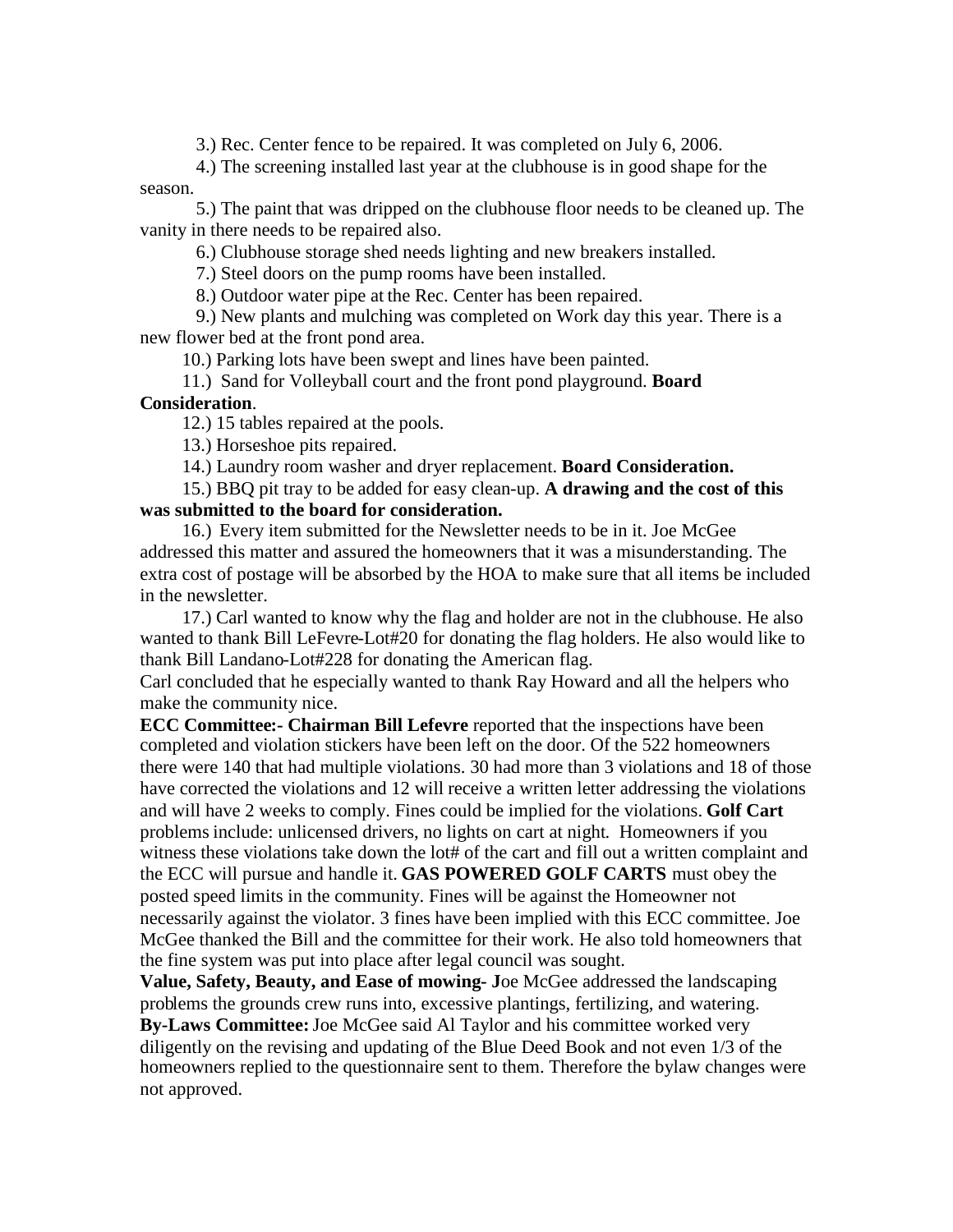**Budget Committee: Chairman, Mike Tebin,** reported that every question was answered by Kelly. She has been very cooperative and detailed in her answers about finances. Mike thanked his committee for their work on the financials for Assateague Pointe.

**Boat Storage: Chairperson, Darlene Hale:** reported 30 people in violation. Most of the violations were due to not having the current year's sticker in place. \* had violations of not having current boat registrations. Darlene thanked Neil for numbering all the cinderblocks. Thank you to Troy and Valerie for having old boats removed from the storage yard, that needed to be removed years ago. Darlene also thanked Joyce Hudson for her assistance in the boat storage area.

**Pool Committee:** Joe McGee asked for 3 more volunteers for this committee. If you're interested please contact any board member of the front office.

**Old Business**: Joe reminded all homeowners that all golf carts can be operated by **LICENCED DRIVERS ONLY**. **Please place all TRASH INTO THE DUMPSTERS** not on the outside of the dumpsters**. Boats may not be stored over 48 hrs. in their drive ways.** The ECC committee will be contacted and homeowners will be notified and the proper channels will be taken. **ALL GUESTS MUST SIGN IN** regardless if they have a gate card or not. Joe asked Ray Coates about people entering without signing in, registering, and when other people tailgate to get through the gate, can we call the police? **Ray Coates, HOA attorney, said people who do not register are liable to be charged with TRESSPASS.** The police will be called in these cases of trespassing**.** Washer and Dryers are being overloaded and the machines are now 14 years old. We have called several times to have them repaired because of overloading. **A suggestion was made to the Board to purchase a heavy duty Washer and Dryer in the near future,** due to breakdown of the present washer and dryers.Joe also asked that homeowners be aware of violations in the community and please fill out an incident report which are available at the front office.

### **Introduction of Candidates**:

Candidates for the open board positions were introduced and told everyone a little about their backgrounds. There were no nominations from the floor. The candidates were Joe McGee, Vince Castelli, and Bob Molle. Joe explained the IRS regulation options on the ballot related to excess monies remaining at the years end. Joe asked for vote counters. Volunteers were Chris and Sandra Stark of Lot#361.

### **Homeowner Comments**:

**Lot#351-Mike Miller** asked when cleanup will be complete at the Rec. Center pool. There are still pieces of loose concrete on the deck. It is a safety issue. Joe responded that it would be taken care of.

**Lot#361-Chris Stark** asked about the work being done in the boat storage area. Joe explained that the county has an easement to lay pipe to the Snug Harbor community, and the work will be finished soon.

**Lot#396-John Schaefer** has reported several times the sink holes on his property and wants to know when they will be repaired. Joe stated that he would personally check after the meeting. John also suggested **No Trespassing signs be placed at the front gate**. John brought up that there wasn't any hose nozzle at the Rec. Center pool. Joe said it was probably due to theft. He also said that the laundry room is a hangout. The board stated they would alert the courtesy personnel.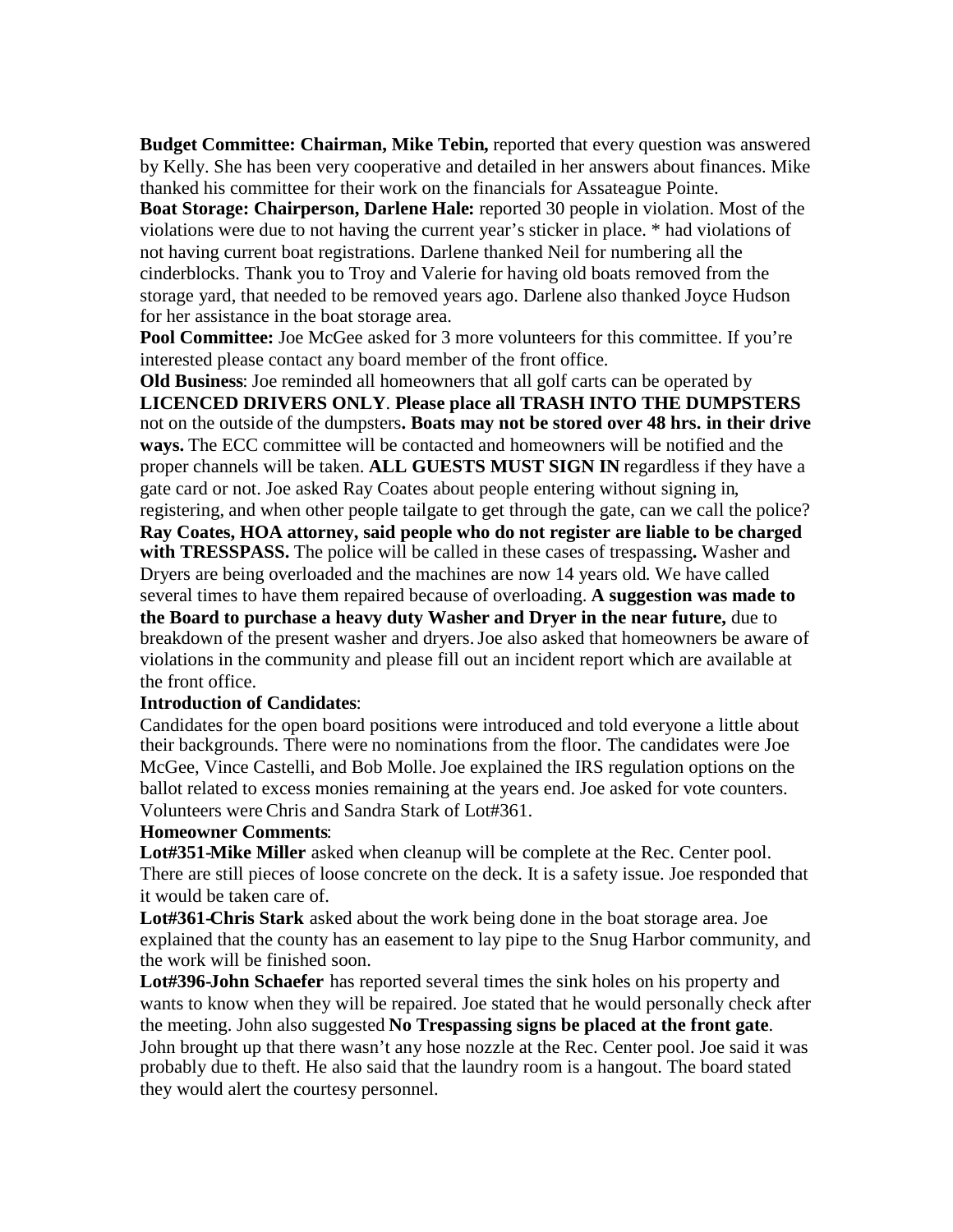**Lot#352-Sue Rath** asked that the machines in the laundry room be repaired of possibly replacement machines with commercial heavy duty washers. **The Board will consider this as an alternative to all the repairs.**

**Lot#122-Ed Griffin** addressed the County assessment for excess landscaping. **Joe explained the County position with new homes. Joe suggested that they have the county come out and see what has been planted already and see if that was adequate.**

**Lot#397-Peter Paden** told the board about his sink holes that were repaired 2 years ago and wondered why now his neighbor had the same problem. Joe said he was going to look at the problem today. Peter also asked about getting a programmable thermostat for the Rec. Center and Clubhouse after he noticed condensation on the windows. **The board will consider this idea and wants to research it further.**

**Lot#108-Carl Thompson** asked the board **to okay the 2 steel tray insert purchase for the BBQ pit.** Carl said that the BBQ pit was deteriorating over the years and needs to be replaced. The cost would be \$148.00 for each one. Joe said the board would take it under advisement. Carl also asked why the gate was being left open. Bob Molle answered by telling Carl that the card reader wasn't working properly at times and if the courtesy people were on patrols the gate would be left open. **A new card reader has been ordered and the contractor will be down as soon as it is in. Joe will speak to the courtesy people about leaving the gate open. Carl would like to thank Smitty for the job he has done to clean up the Clubhouse and Rec. Center.**

**Vince Castelli-Lot#472** brought up the question of why can't we hold off payments to contractors until we are satisfied that everything is complete and working**. Joe said that most contractors require ½ of the money down and the other ½ upon completion. Lot#20-Bill LeFevre** wanted to know when the fountains will be put into the pond. Joe told Bill that the new fountain in the front pond did not have any way of being secured to the bottom of the pond. When it was put into the water it is malfunctioning, so it is being sent back.

**Lot#19-Carol Emory** would like the gate security people to help out the ECC by marking the map with people who have boats, trailers in their driveways. She also asked if they could issue warning notices.Joe said that they are Courtesy Personnel not Security, and they do write down incident reports. Attorney Tom Coates stated that if it is a personal issue among homeowners the police should be called. Joe reminded all that homeowners have the right and obligation to turn in incident reports on violations that they witness. Bill LeFevre stated that State Police cannot issue speeding tickets in the community as it its private property but homeowners should turn in incident reports on speeding incidents they see. State Police can enter the property, if they are called. **Lot#299-Arlene Baldwin-**Wanted to know if they have started spraying for mosquito's

yet? Bob Molle stated that the county started spraying weeks ago and he usually sprays between 3-4 am.

**Lot#390-Mr. Brown** he would like to see better attendance of meetings. Joe McGee agreed with him and said that this was one of the least attended meetings in a few years. Joe told homeowners in attendance that we are required to have 4 meetings per year, 1 being a budget meeting and1 being an annual meeting. Joe said that it was well publicized and the board will look into ways to boost attendance.